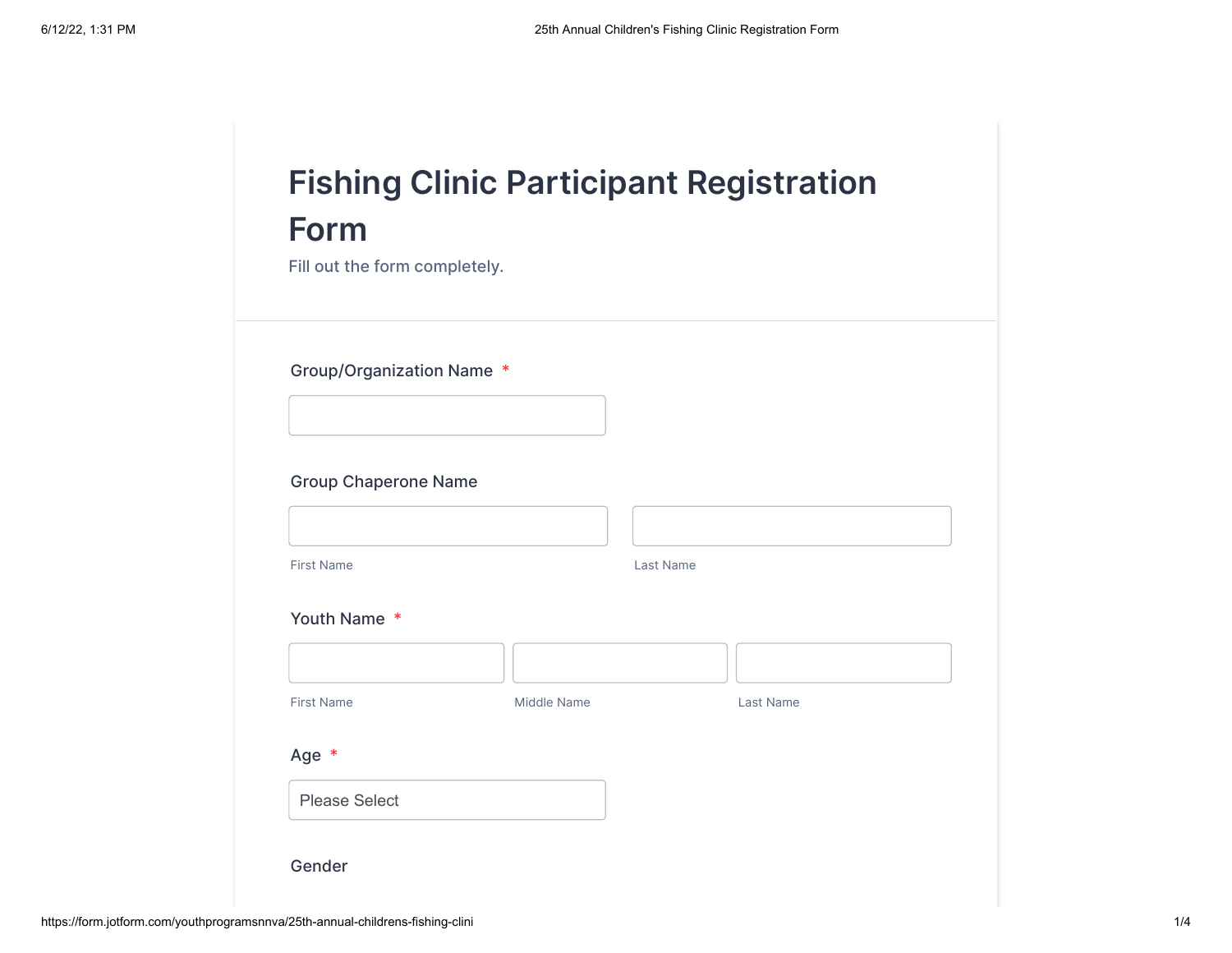| <b>Please Select</b>         |             |                  |           |   |
|------------------------------|-------------|------------------|-----------|---|
| Address *                    |             |                  |           |   |
|                              |             |                  |           | 9 |
| <b>Street Address</b>        |             |                  |           |   |
|                              |             |                  |           |   |
| <b>Street Address Line 2</b> |             |                  |           |   |
|                              |             |                  |           |   |
| City                         |             | State / Province |           |   |
|                              |             |                  |           |   |
| Postal / Zip Code            |             |                  |           |   |
| Parent/Guardian Name *       |             |                  |           |   |
|                              |             |                  |           |   |
| <b>First Name</b>            | Middle Name |                  | Last Name |   |
| Phone Number *               |             |                  |           |   |
| $(000) 000 - 0000$           |             |                  |           |   |
|                              |             |                  |           |   |
| E-mail *                     |             |                  |           |   |
| ex: myname@example.com       |             |                  |           |   |
| example@example.com          |             |                  |           |   |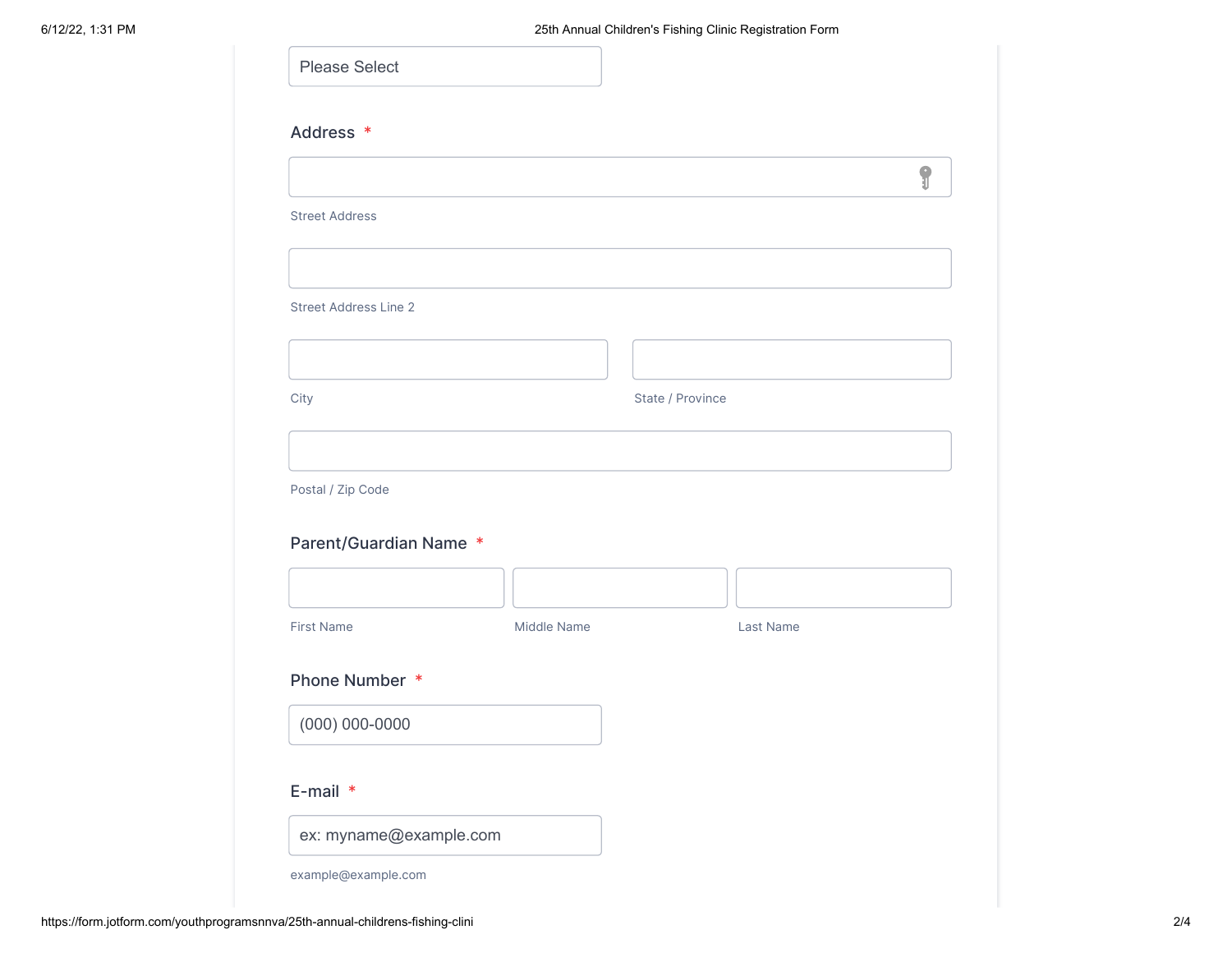## Parent/Guardian attending the fishing clinic \*

## Please Select

\*\*If you will not be attending the clinic we must be able to reach you at the phone number listed on the registration form.\*\*

As the parent/guardian of the above named child,

I hereby give permission for my child to travel to and participate in the Annual Childrens Fishing Clinic with the above named group. I agree to indemnify, defend and save harmless the City of Newport News, event sponsors and their officers, agents or employees from and against any and all losses, claims, demands, payments, suits, actions, recoveries and judgments of every nature and description for bodily injury including death or damage to others or the property of others, during the trip and the above referenced activity. I understand that photographs of my child may be used in news articles or promotional literature.

## Parent/Guardian Signature \*



Clear

Date \*

MM-DD-YYYY

Date

Youth T-Shirt Size \*